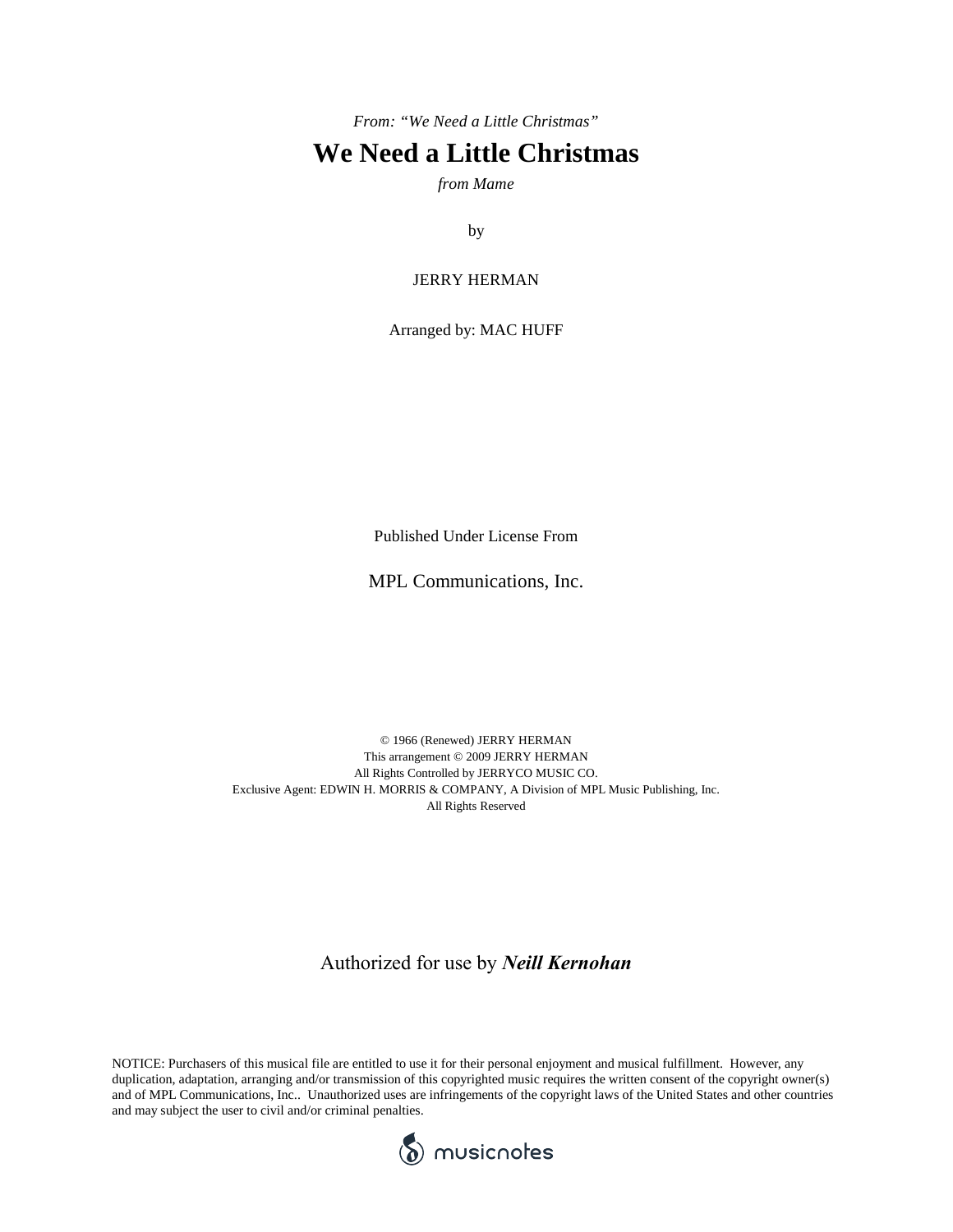## from *MAME* **WE NEED A LITTLE CHRISTMAS**

For SAB and Piano *Duration: ca. 2:50*

*Arranged by MAC HUFF*

Music and Lyrics by JERRY HERMAN

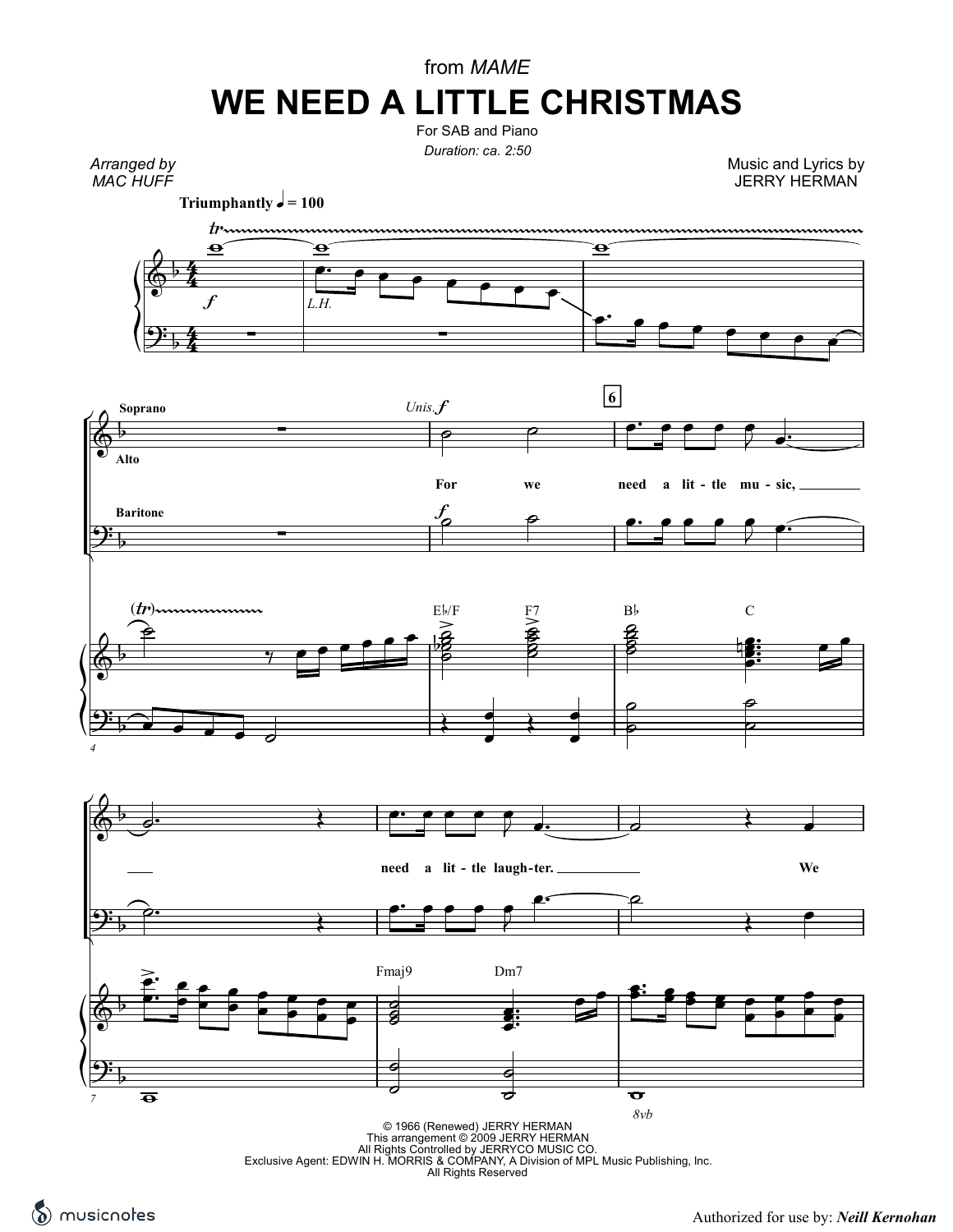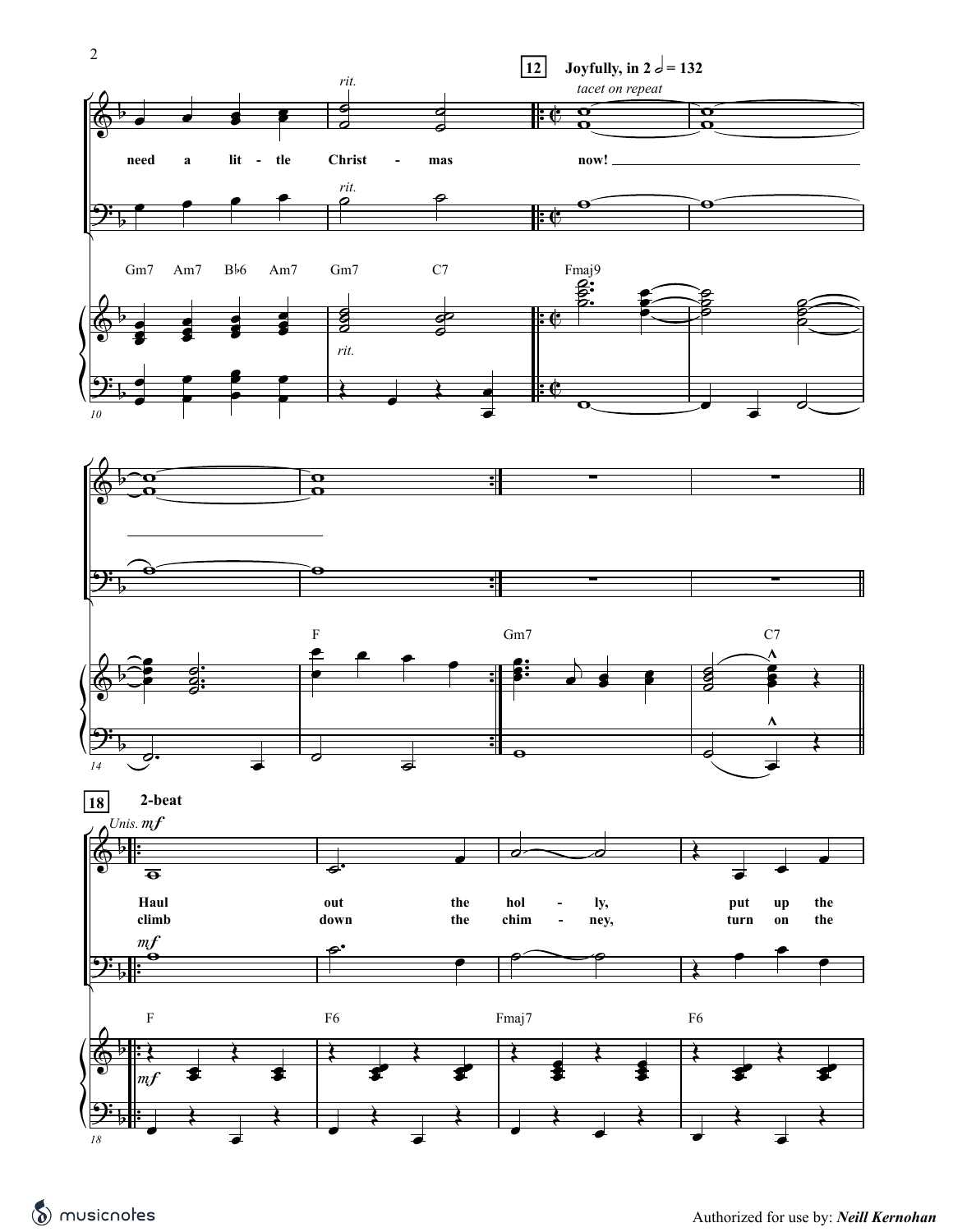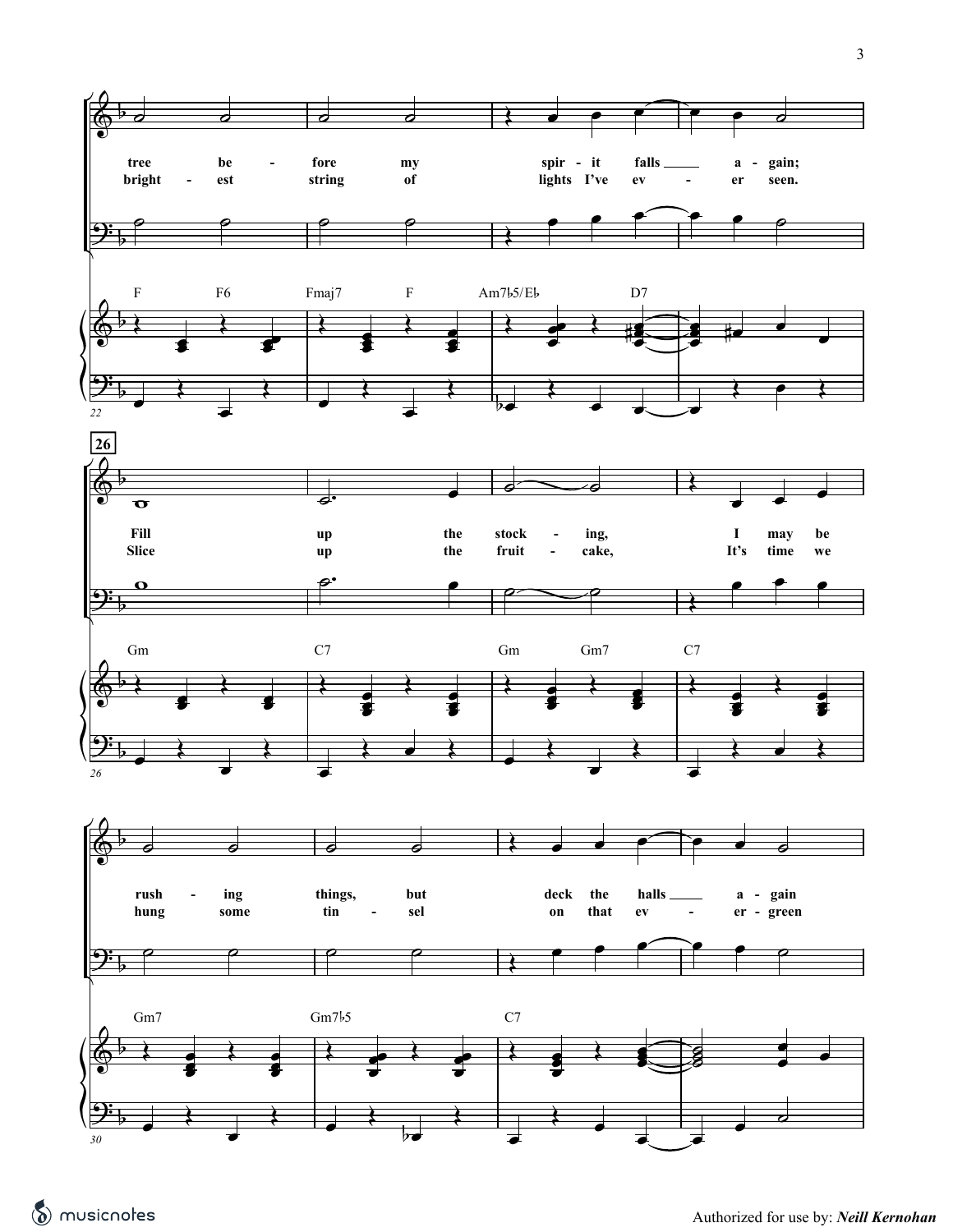



**For For**

**we I've**

E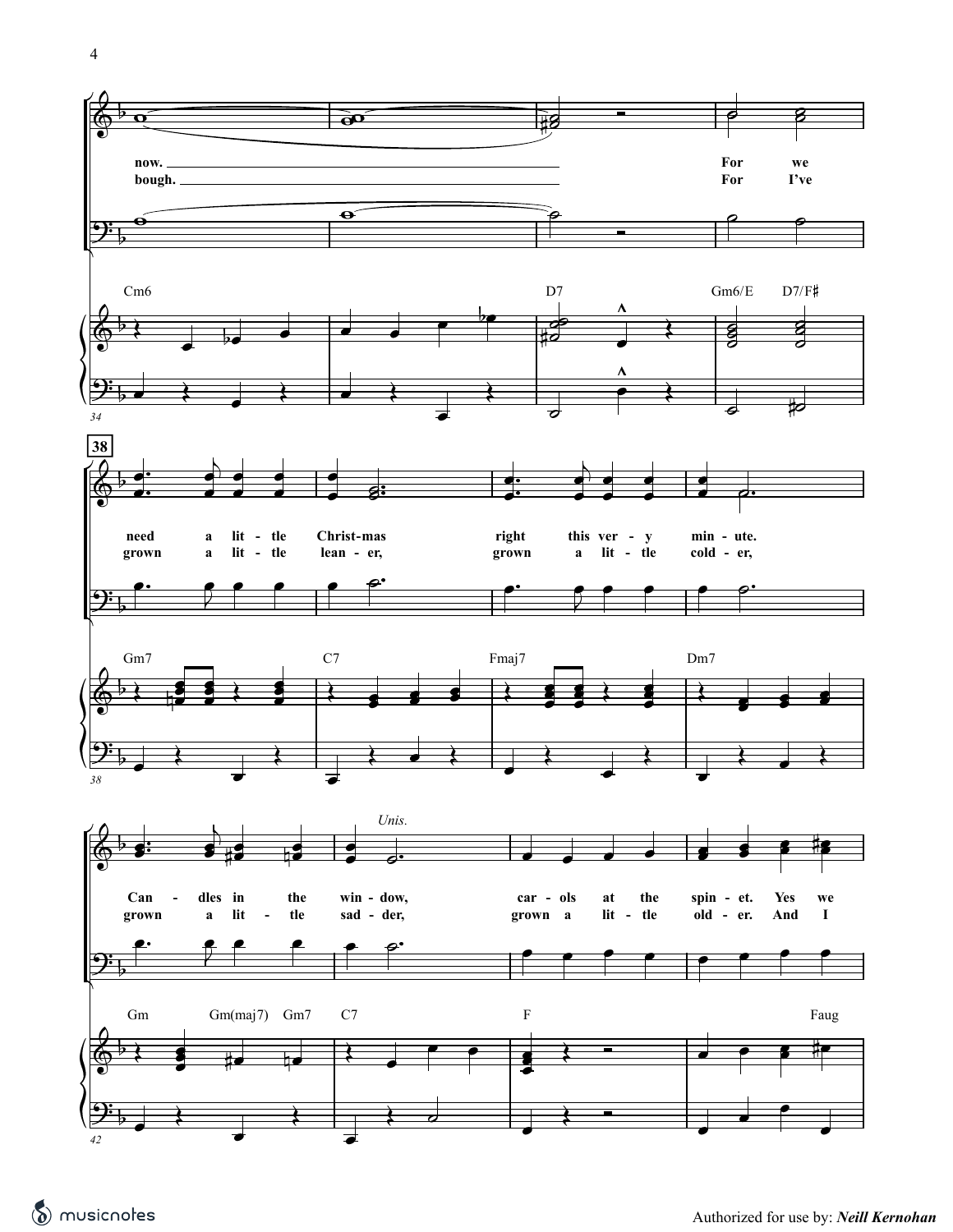

musicnotes.com Compliments of *musicnotes.com* Authorized for use by: *Neill Kernohan*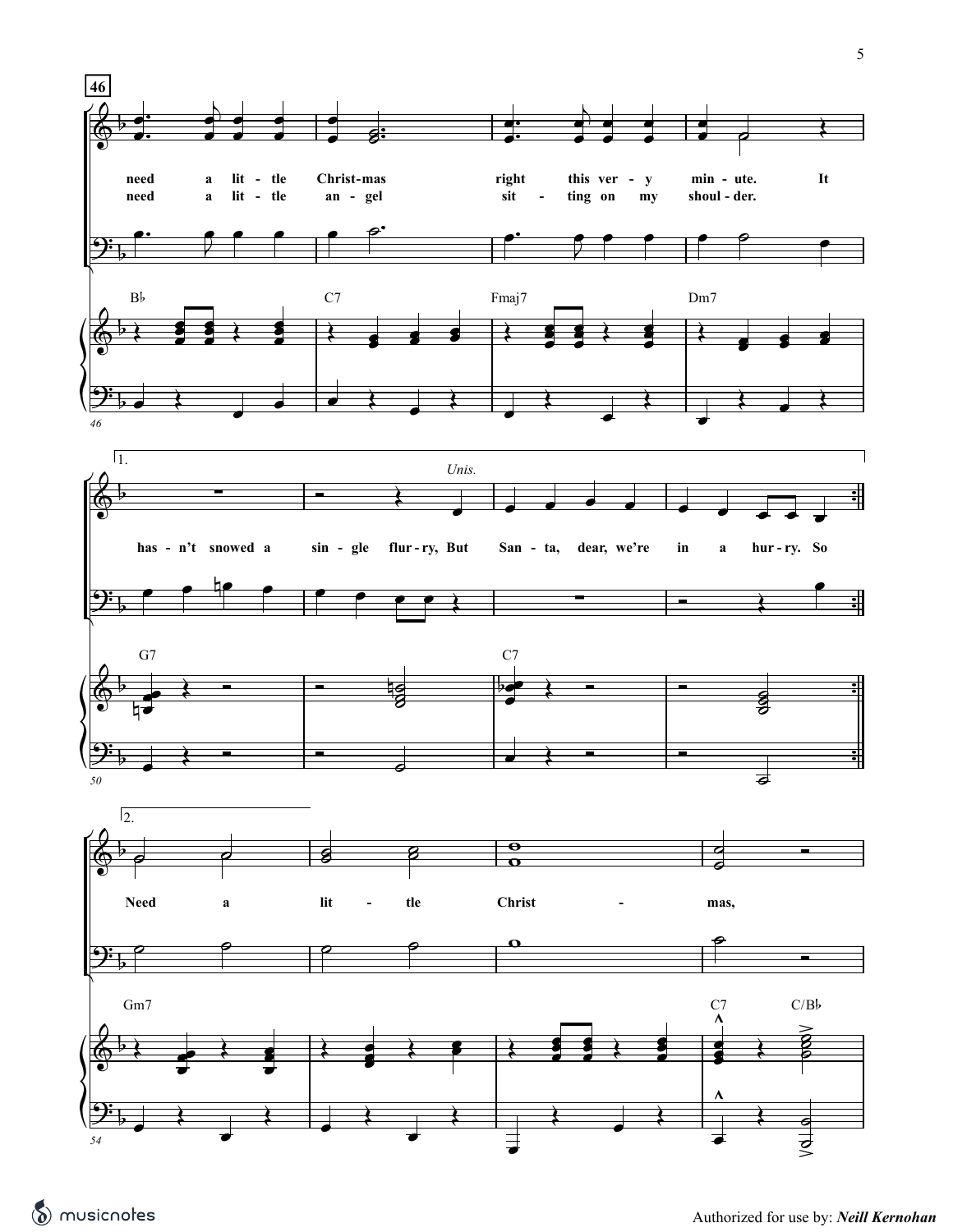



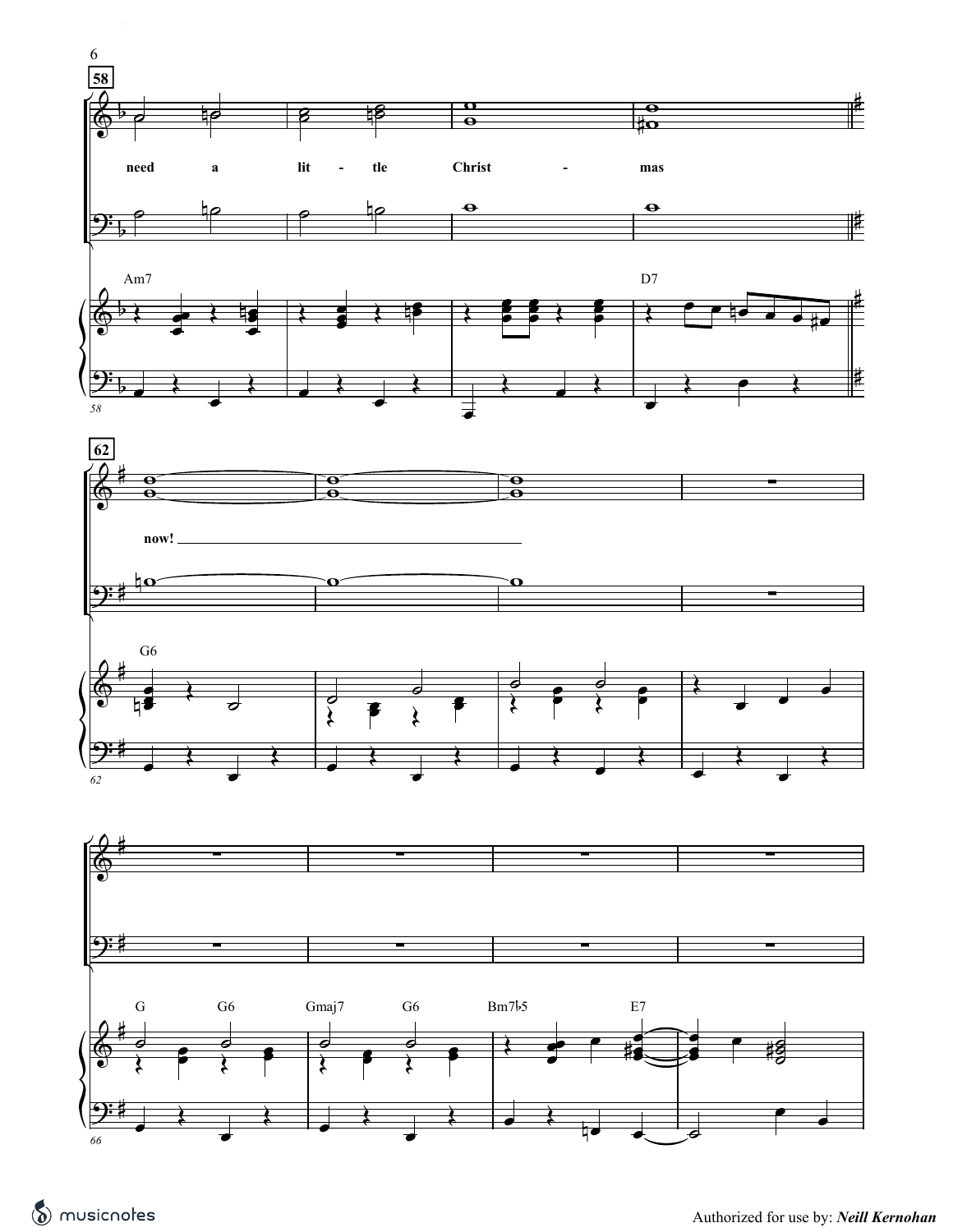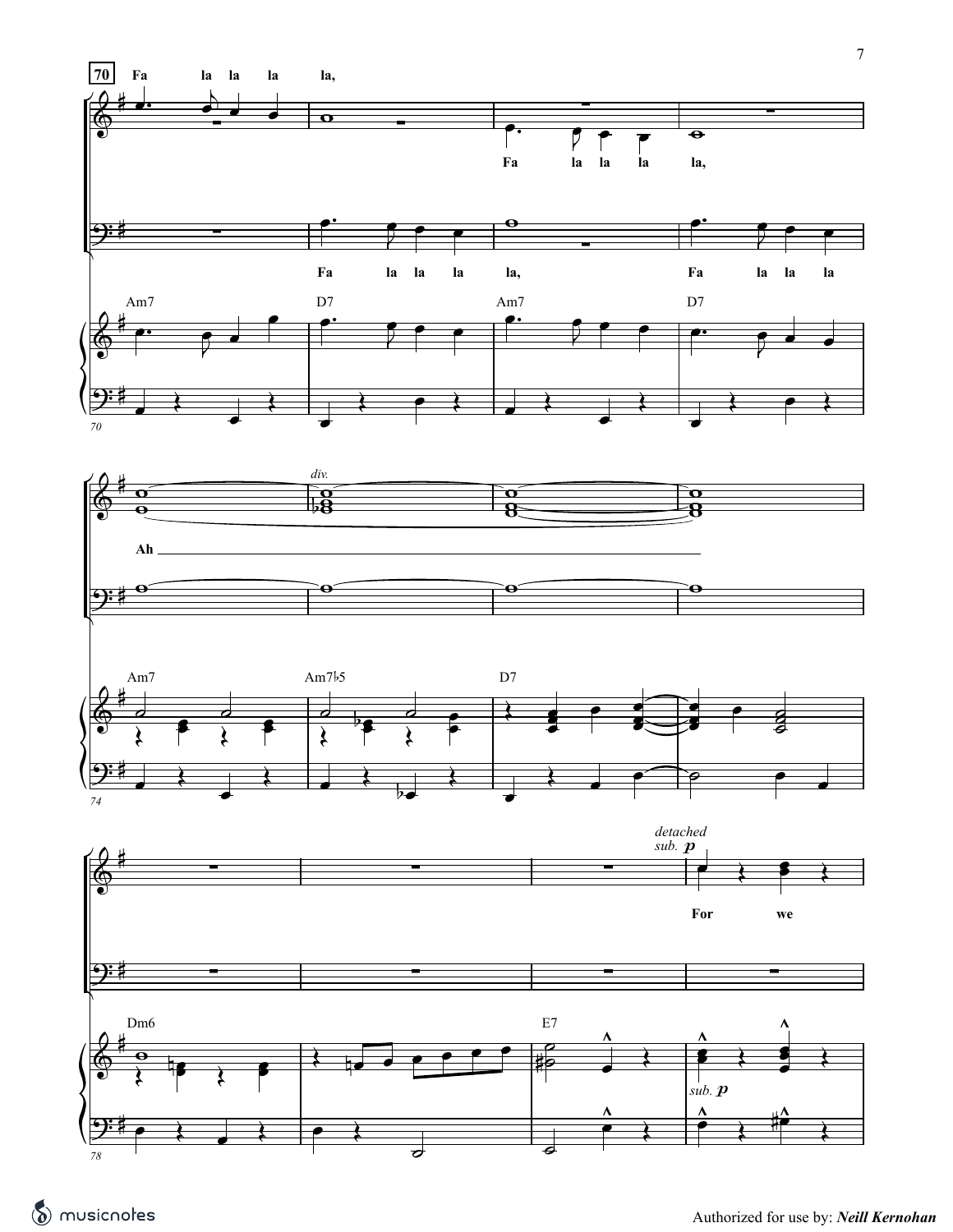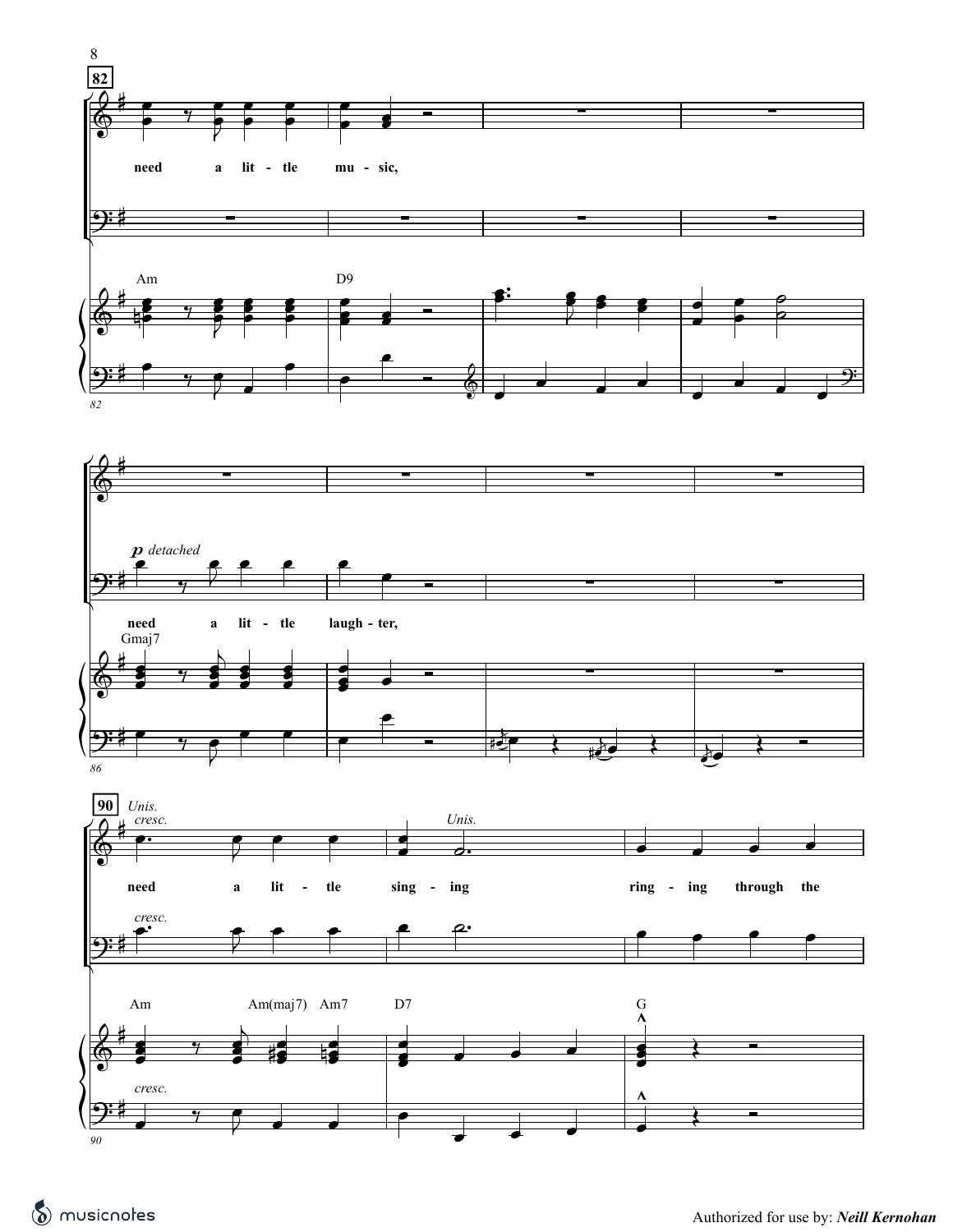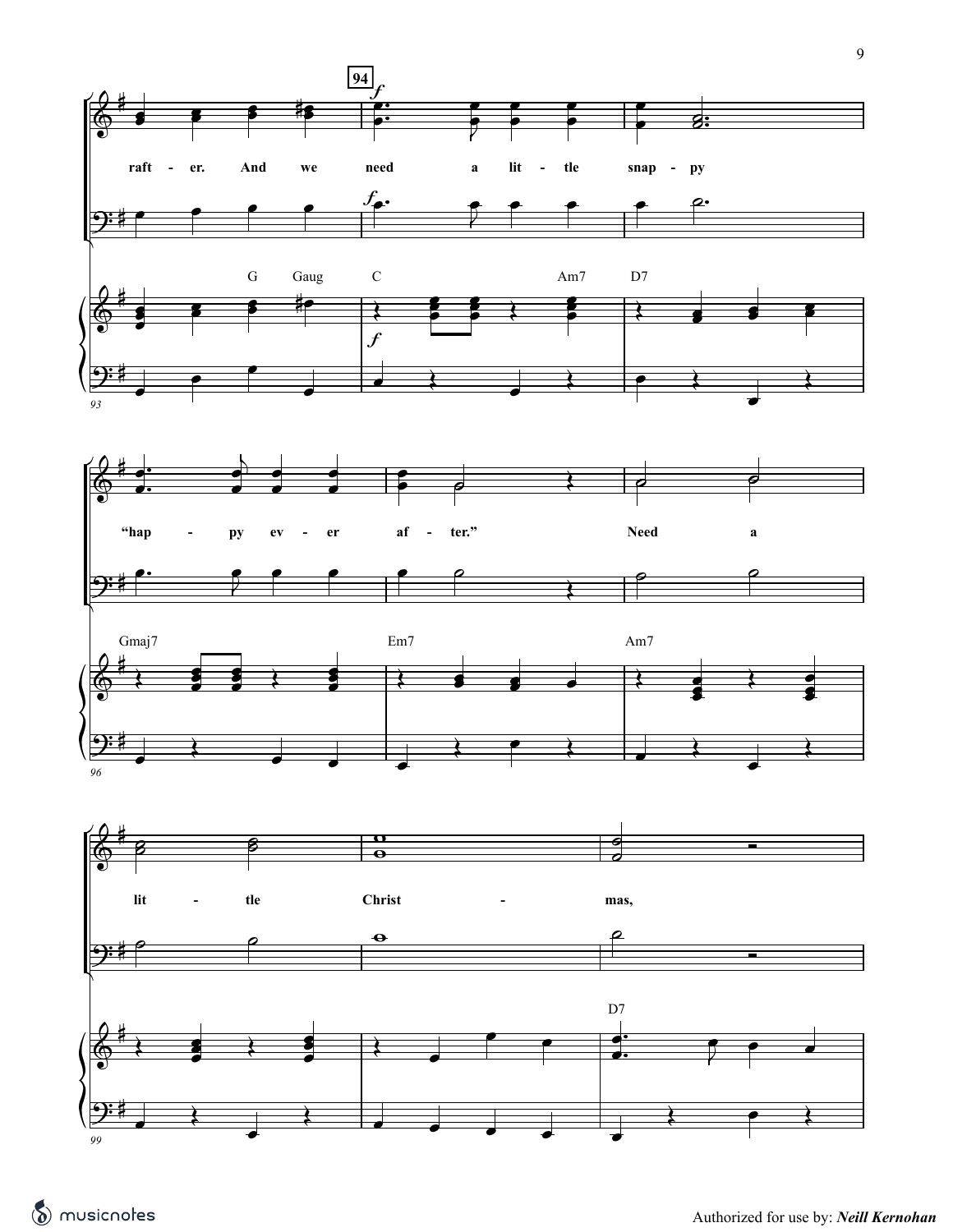